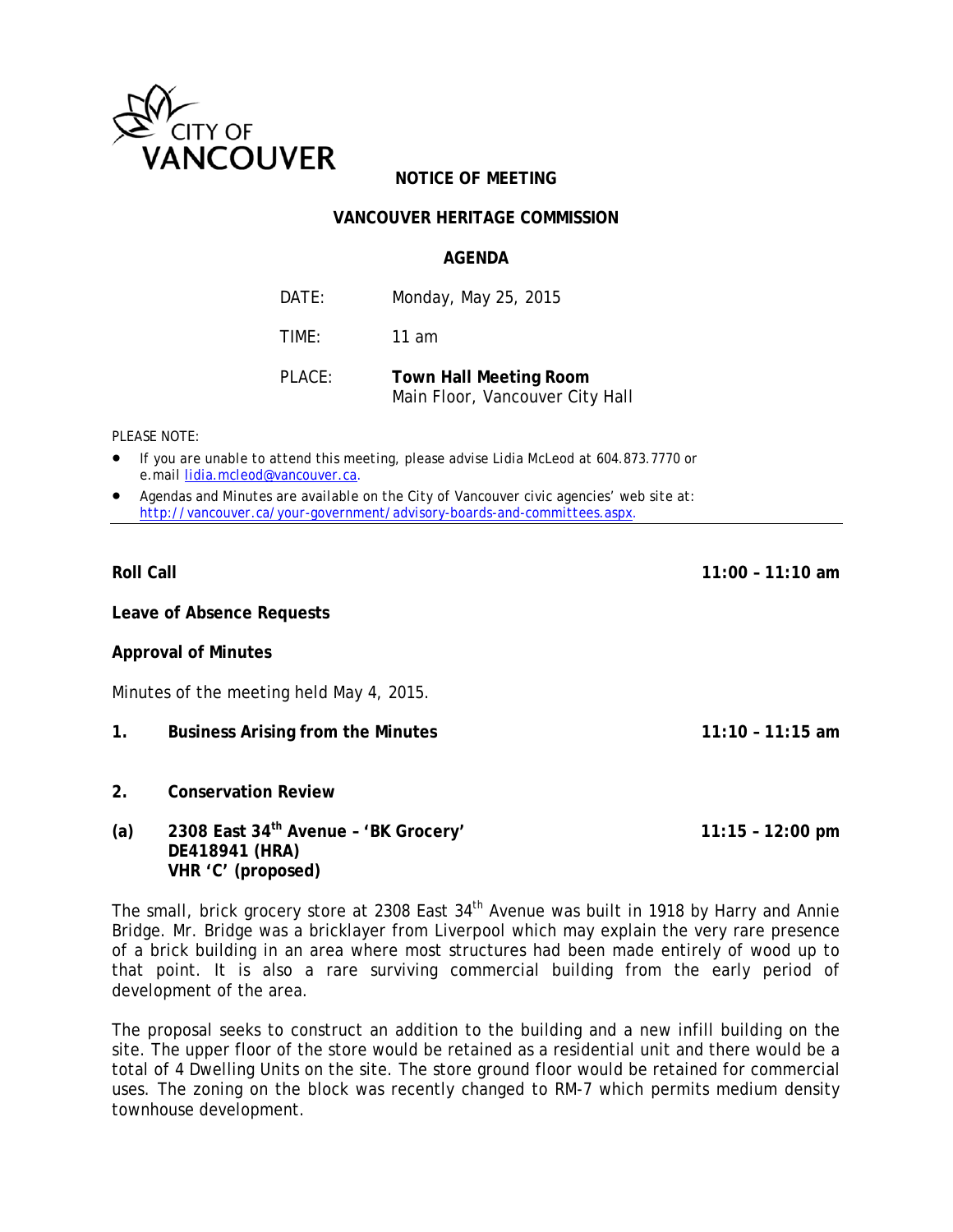### **Zone: RM-7 Site Area: 3,649 sq. ft.**

| Item                                | Existing                      | Permitted                                 | Proposed                                                                   |
|-------------------------------------|-------------------------------|-------------------------------------------|----------------------------------------------------------------------------|
| <b>FSR</b>                          | $1,443$ sq. ft.               | Up to 1.2 FSR<br>4,379 sq. ft.<br>maximum | 1.41 FSR<br>5,160 sq. ft.                                                  |
| <b>Uses</b>                         | Commercial and<br>Residential | Multi-Family uses                         | 552 sq. ft.<br>commercial store +<br>$4,608$ sq. ft.<br>residential strata |
| # of Dwelling Units<br>For the Site |                               | Up to 4 maximum                           | 4                                                                          |

Note: the Statement of Significance has not been reviewed by the SOS Sub-committee. Due to processing timing and the volume of SOS packages currently being received, it is proposed to have the SOS and Register Evaluation done during this meeting for this project. The building is proposed to be named the 'BK Grocery' as it has been known by that name for decades.

Issues:

- SOS and eligibility for addition to the Register;
- Conservation Plan; and
- Support for the overall project.

Applicants:

- Barry McGinn, McGinn Engineering & Preservation Ltd.
- Richard Wittstock, owner

Attachments: SOS, Register Evaluation, Conservation Plans, and reduced plans.

Staff:

- James Boldt, Heritage Group
- **(b) 1846 West 14th Avenue 'Sutherland House' 12:00 12:45 pm DE418671 (HRA) VHR 'C' (proposed)**

The house at 1846 West 14<sup>th</sup> Avenue was designed by Octavius Josiah Morling, a carpenter and builder originally from England. Between 1912 and 1914, he designed six residences in Kitsilano and Fairview, all of which were developed by W.J. Read, a local contractor.

The Sutherland House is significant for its representative craftsman style, its relationship to the development of the nearby Talton Place subdivision development (which appears to have influenced its design), its team of designer and builder, as well as longtime owners Daniel and Elizabeth Sutherland.

The applicant proposes to convert the house to a Multiple Conversion Dwelling and to construct an infill at the rear of the property. The proposed density is noted below: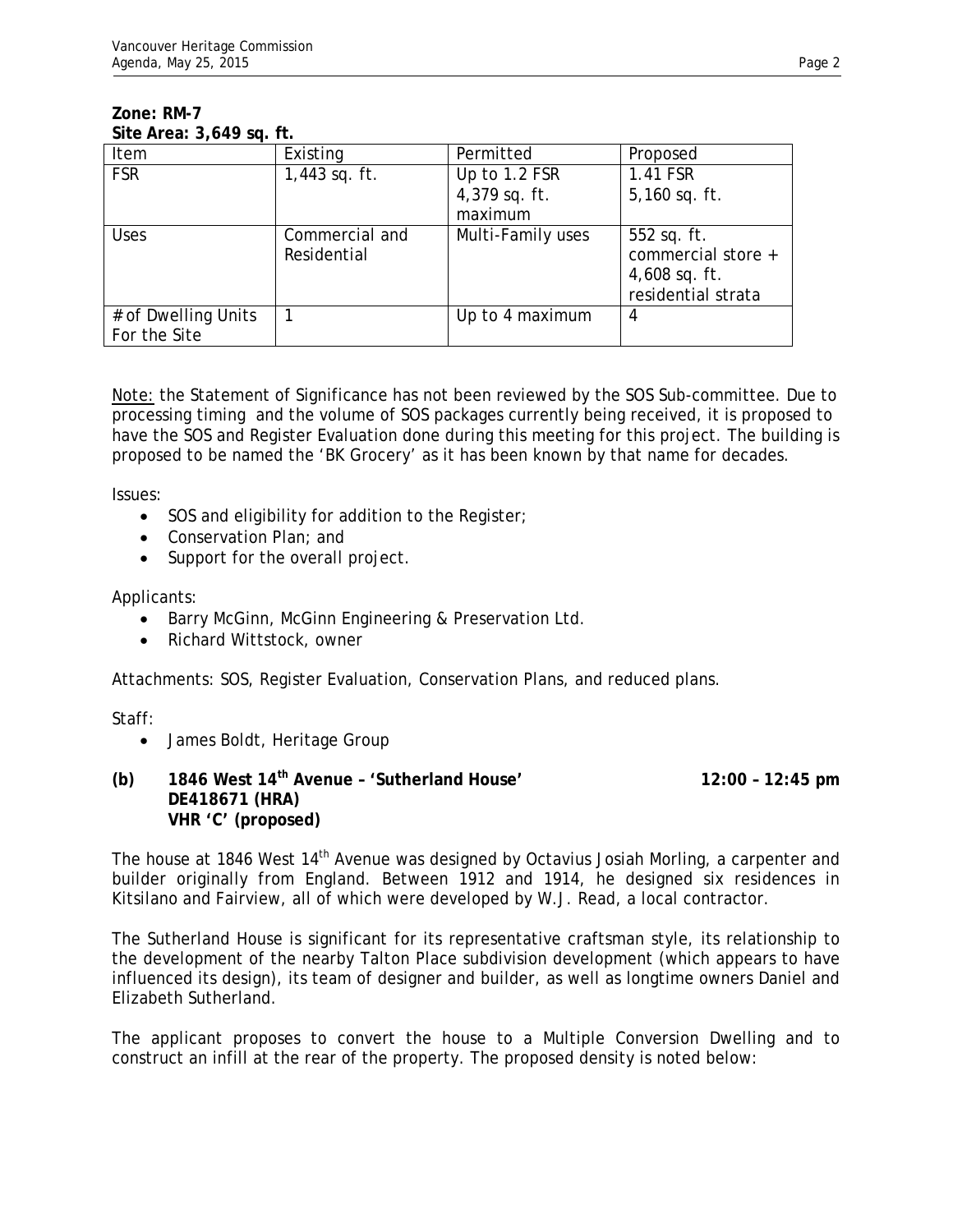**Table 1** 

| Item               | Existing        | Permitted     | Proposed        |
|--------------------|-----------------|---------------|-----------------|
| <b>FSR</b>         | 0.73 FSR        | 0.75 FSR      | 0.92 FSR        |
|                    | $4,579$ sq. ft. | 4,686 sq. ft. | $2,659$ sq. ft. |
| Number of Dwelling |                 | 4 maximum     |                 |
| Units              |                 |               |                 |

On November 17, 2014, the Vancouver Heritage Commission supported the addition of the Sutherland House to the Register in the 'C' category.

Issues:

- Conservation Plan
- Overall support for the project.

## Applicants:

- Dee Spencer, Terra Firma Design Ltd.
- Andre Lessard, Dewhirst Lessard Consulting

Attachments: SOS, Register Evaluation, Conservation Plans, and reduced plans.

Staff:

**Table 1** 

• James Boldt, Heritage Group

#### **(c) 1431 Haro Street – 'Lightfoot Residence' 12:45 – 1:30 pm DE418712 (Designation Only) VHR 'B'**

The Lightfoot Residence at 1431 Haro Street was designed by local architect and builder, J.P. Matheson, in 1903, along with its neighbour at 1435 Haro Street. Father of Robert M. Matheson of Townley & Matheson, John Phillip Matheson and his son went into business together in 1910, forming the successful firm of J.P. Matheson & Son. The Lightfoot Residence remains an early and impressive example of Matheson's contribution to Vancouver's architecture and is listed on the Register in the 'B' category.

The application proposes to convert the house to contain multiple rental residential units and to construct a rental infill building at the rear of the property under the "Infill 2.0" provisions of the recently amended RM-5 zoning. The house has been neglected for several decades and will need extensive repairs, and, it is anticipated, replication of existing features. An HRA is not required but the Director of Planning is seeking designation of the heritage building along with a Conservation Plan.

| .                         |                 |                          |               |
|---------------------------|-----------------|--------------------------|---------------|
| Item                      | Existing        | Permitted or<br>Reguired | Proposed      |
| <b>FSR</b>                | 0.85            | 1.5 maximum              | 1.63          |
| Floor Area                | $3,680$ sq. ft. | $6,500$ sq. ft.          | 7,079 sq. ft. |
| <b>Residential Units</b>  |                 | Not limited              |               |
| <b>Off-Street Parking</b> |                 |                          | l car share   |

The Heritage Commission previously reviewed the SOS and supported it with some recommended changes.